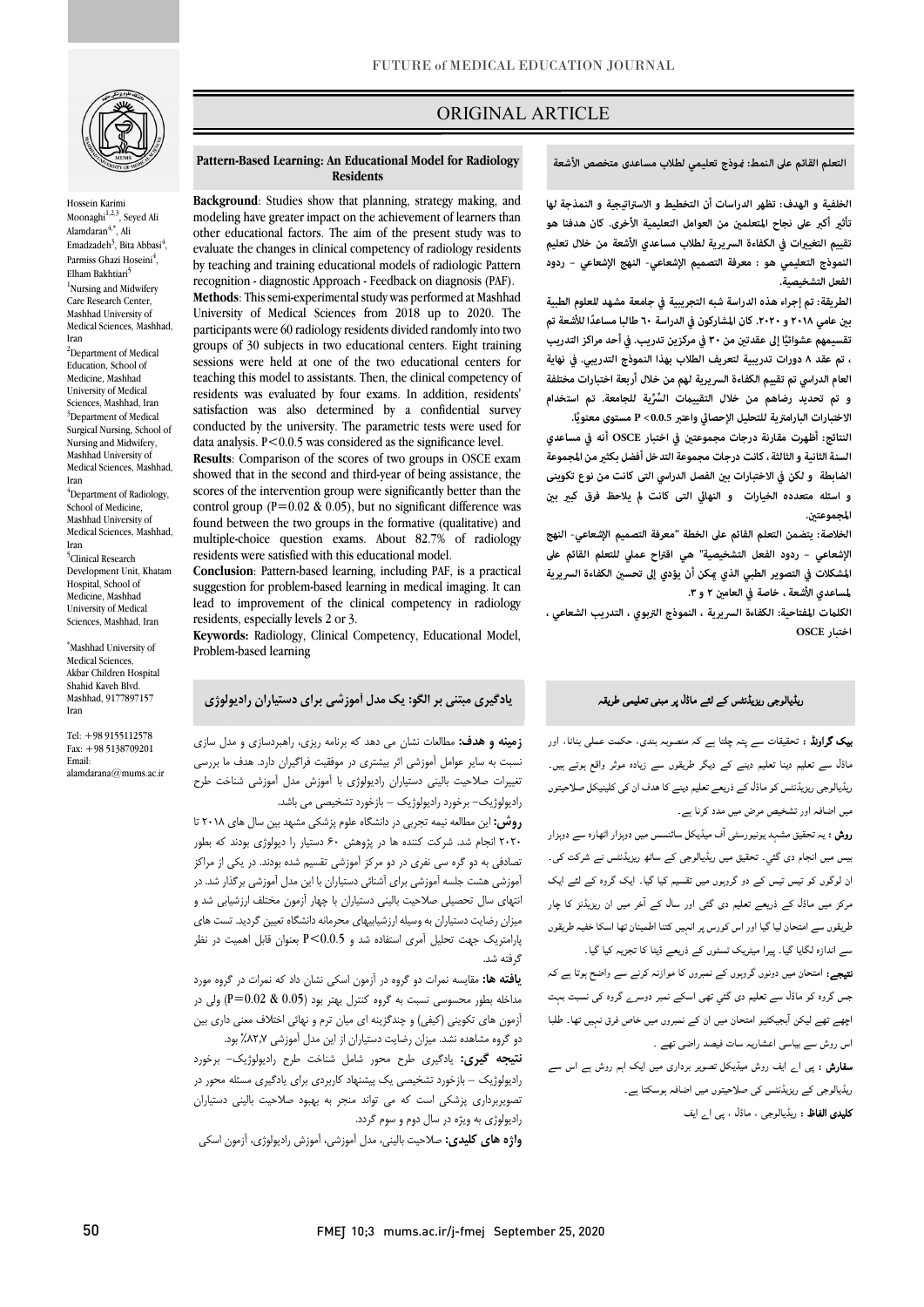#### **INTRODUCTION**

In most medical sciences, science includes a set of mental concepts (knowledge), as well as performing clinical skills. There are several learning goals in these disciplines which can be achieved through a variety of educational models or patterns (1). Studies indicate that programming, planning, strategy making, and modeling have a higher impact on academic achievement of learners than other educational factors. Therefore, the necessity of planning and designing educational processes is evident in achieving educational goals, as well as eliminating occupational needs and academic achievement of students (1, 2, 3).

Compared to other disciplines, in radiology specialty the images and visual intelligence play a major role in teaching and learning, and this causes some differences in its domain (4). In addition, although there are various teaching methods in this specialty and students with different learning styles are selected for radiology residency; however, the most essential clinical competency and learning goal in this discipline is to achieve the correct diagnosis through using images. The combination of the two (i.e., domain and goal) has differentiated this discipline from other medical disciplines (5). This can justify the use of a specific educational model for radiology.

In addition, the main textbooks are written as subjectcentered or disease-centered in radiology specialty, and although there are numerous diseases, each group of diseases has a specific and unique radiologic pattern or appearance. The introduction and classification of these patterns are presented sporadically in a variety of books and articles.

Lack of proper understanding and short-term sustainability of concepts are disadvantages of the traditional method of learning, therefore new educational methods are required  $(5).$ 

In this study, the main purpose was to evaluate the changes in clinical competency of radiology residents by teaching and training educational models of radiologic Pattern recognition - diagnostic Approach - Feedback on diagnosis (PAF).

This model has three stages: introduction of radiology patterns or radiological classification of lesions, explanation of a specific diagnostic approach or guidance for each type of radiology pattern, and final diagnostic feedback obtained from follow-up, search, or patient questioning (Table 1).

 Mashhad University of Medical Sciences from 2017 to 2019. All radiology residents (60 residents) participated and randomly divided into two groups in this study. Simple randomization was performed, using envelopes enclosed by an assistant manager who was not involved in the evaluation program, blinding was not an option. Randomization, as well as intervention, did not interfere with the routine education. In the first step, the educational model of PAF in radiology edited by researchers. Then, the level of basic skills of the residents was determined by performing a pre-test of objective structured clinical examination (OSCE). the Radiology and Medical Education Departments of and data analysis. As the intervention was an educational specialty, which was presented in the introduction, has been

 The variables of this study included the following skills: radiological pattern by expressing at least three radiological features, selection of correct diagnostic approach by expressing the appropriate complementary diagnostic approach, presentation of correct diagnosis and differential exam score, and scores of multi-choice exams in the mid- term and the final of term. diagnosis of the radiological pattern, description of the diagnosis, scores of the OSCE, the formative (qualitative)

 The multi-choice exams in the mid-term and the final of term were done with the usage of multi-choice questions. The question paper consisted of 150 four-choice questions.

 An objective structural clinical examination (OSCE) was used for reliable assessment of clinical skills and competencies. Thirty electronic OSCE 'station' were designed with the help of computers to interpret the digital radiological images in necessary to the perfect presentation of any X-ray; describing abnormal findings, expression of the classification of predominant radiologic pattern of the lesion, suggesting an appropriate approach or guidelines for each type of probable diagnosis by linking the abnormalities with the clinical scenario (Figure 1). the context of a specific clinical scenario. Four elements were radiologic pattern, expressing differential diagnosis and

 The multi-choice exams in the mid-term and the final of term were performed through multi-choice questions. The question paper consisted of 150 four-choice questions.

 The formative assessment was the qualitative judgments of assistant's performances in the day-to-day interactions using various criteria (such as resident's progress and the effectiveness). This was done by 15 radiologists' colleague course. The scores were collected during the academic year and were recorded as formative scores after averaging. during every course and was recorded at the end of each

# **METHODS**

This experimental study was designed and implemented in

| Table 1. The steps, definition, and description of pattern-based learning as an educational model |                                 |                                                                                                 |  |  |  |  |  |
|---------------------------------------------------------------------------------------------------|---------------------------------|-------------------------------------------------------------------------------------------------|--|--|--|--|--|
| <b>Steps</b>                                                                                      | <b>Definitions</b>              | <b>Descriptions</b>                                                                             |  |  |  |  |  |
| Pattern                                                                                           | Radiologic pattern recognition  | Expression of classification of radiologic pattern of the lesion                                |  |  |  |  |  |
| Approach                                                                                          | Diagnostic approach (guideline) | Expression of specific diagnostic approach or guidelines for each type of<br>radiologic pattern |  |  |  |  |  |
| Feedback                                                                                          | Feedback on diagnosis           | Feedback of final diagnosis from patient's follow-up, search, or questioning                    |  |  |  |  |  |

 $\overline{\phantom{0}}$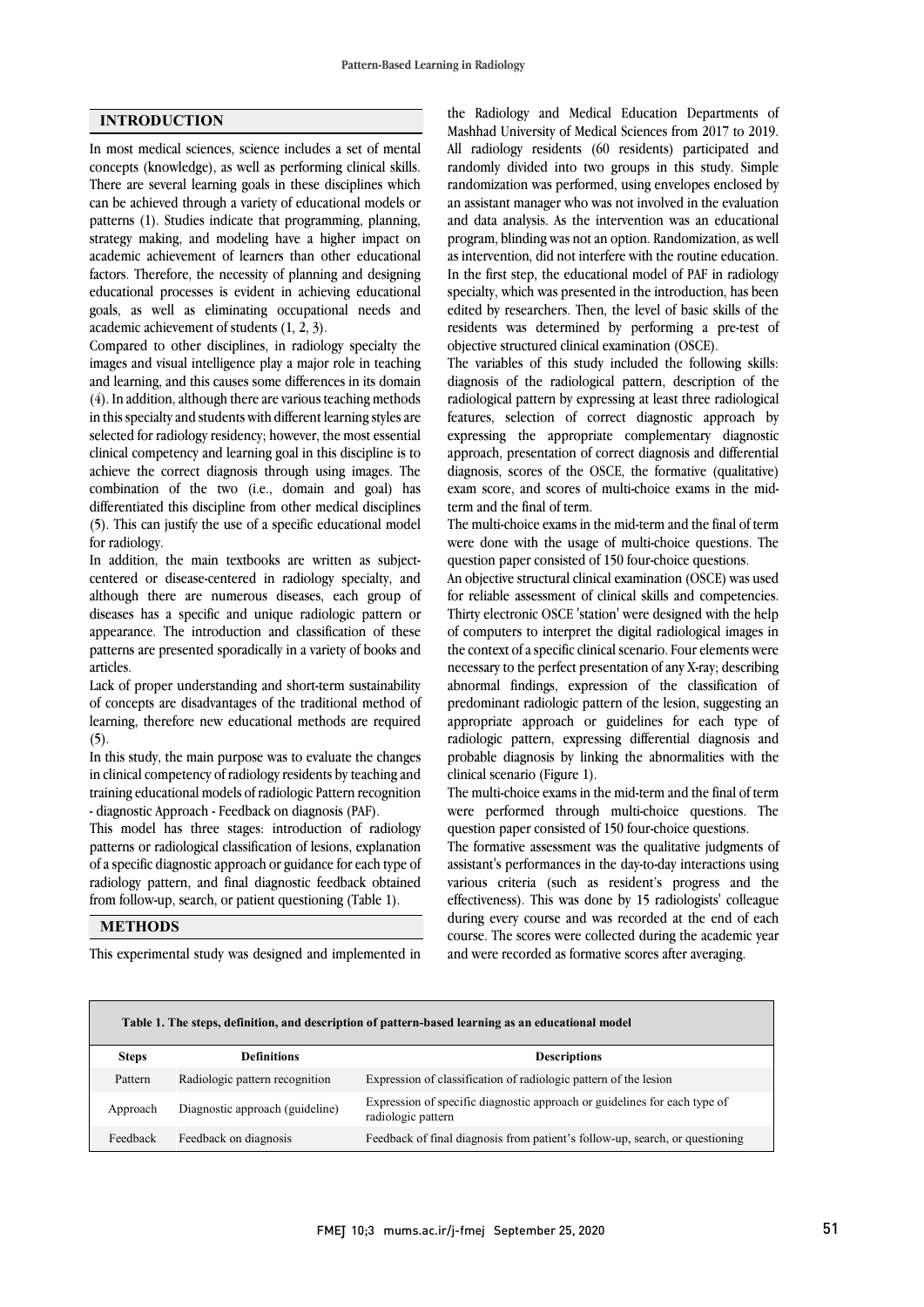# vith fever and respiratory distre:



## **Please**

- $\triangleright$  Describe abnormal findings?
- $\triangleright$  Explain the classification of radiologic pattern of the lesion?
- $\triangleright$  Propose an appropriate diagnostic approach?
- $\triangleright$  What is the differential diagnosis and ۱ abnormalities to the clinical scenario?

ׇ֡֡

L

**Figure 1. One example of stations of OSCE exam**

 $\overline{a}$ 

 Eight training sessions were held in a programmed lecture format with answering the questions, as well as guiding discovery learning at one of the two educational centers was done. The application method of this model was taught to residents in three modalities of simple radiography, contrast radiography, and CT scans as follows: A number of the radiologic patterns in each of these modalities was approach in each pattern instructed so that the student was first able to recognize the radiological pattern of the disease, and then select the relevant diagnostic approach. Afterward, at the feedback step, the student needed to be actively questioning from colleagues, or literature searching. (Qa'em Hospital) for first, second, and third-year residents introduced to the radiology resident, and the diagnostic informed of the final diagnosis through follow-up,

 Finally, the clinical competency of residents was evaluated through participation in the OSCE (post-test), annual standard upgrading tests of the university, including three multi-choice exams in the mid-term and the final of term. tests: OSCE exam, the formative (qualitative) exam, and

 The validity of these tests was confirmed by the expert opinions of radiology colleagues with attention to compliance with the objectives. Since the way of question will probably be reliable based on the yearly exam. Residents' satisfaction with the proposed model was also determined by a confidential survey conducted by the university. selection is the same in each year, the reliability of the test

 Statistical analysis was performed using SPSS software experimental values were presented as mean ± standard deviation (SD) or frequency and frequency percentage. Because of the normal distribution, parametric tests were version 16.0 (SPSS Institute, Inc., Chicago, IL, USA). All

 used for data analysis. A paired sample t-test was used for preand post-intervention analysis. In all calculations, p<0.05 was considered as the significance level.

# **RESULTS**

 The 60 radiology residents (30 males) were included in this study. The mean age of the residents was  $28.41 \pm 1.74$  years in the intervention group and  $30.24 \pm 3.65$  years in the was no significant difference between the two groups ( $p = 0.05$ ) control group. According to the Mann-Whitney test, there 0.05).

 The male assistants were 8 (26.7%) in the intervention group and 17 (56.7%) in the control group and there was a significant difference  $(p = 0.01)$  in the two groups. The the linear regression method and the results showed that in both control and intervention groups, gender had no significant effect on the residents' score ( $p$  > 0.05). effect of gender on the score of residents was evaluated by

 residents were satisfied with this educational method. The results of the present survey showed that 82.7% of radiology

#### **Comparison of the two groups with the OSCE post-test results:**

 on first and second year residents; however, in third year assistants, the difference in two variables of pattern recognition in plain X- ray, and selection of the appropriate diagnostic approach in CT scan modality was significant Among all the assistants, there was no significant difference between the two groups in all variables in the post-test OSCE No significant difference was found in the evaluated variables  $(P=0.007, P=0.03$  and  $P=0.02$ , respectively) (Table 2). scores.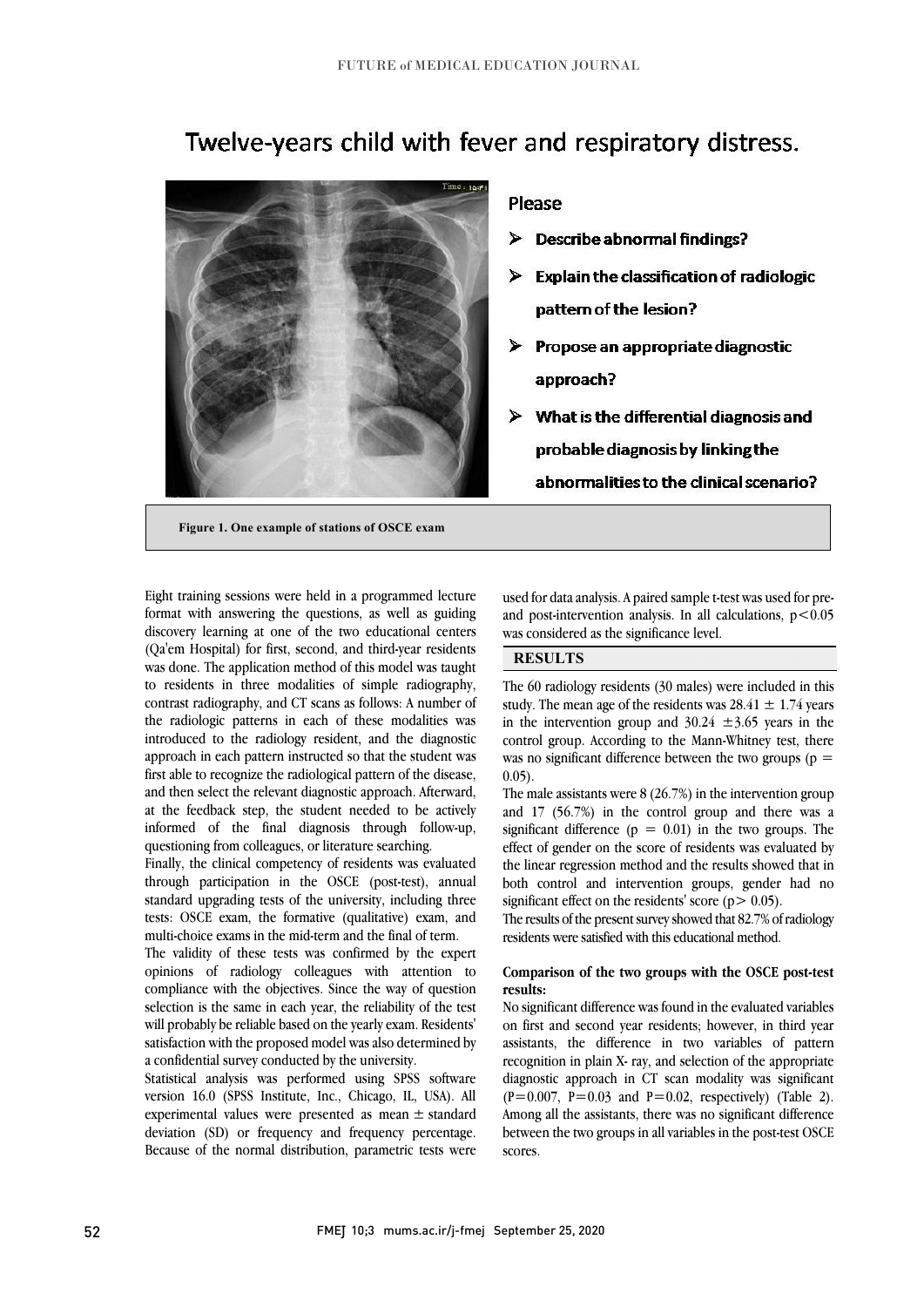| Table 2. Third-year students' scores in our variables |                            |                           |                 |         |  |  |  |  |  |
|-------------------------------------------------------|----------------------------|---------------------------|-----------------|---------|--|--|--|--|--|
| <b>Variables</b>                                      |                            | <b>Intervention group</b> | Control group   | P value |  |  |  |  |  |
|                                                       | Pattern recognition        | $3.77 \pm 0.44$           | $2.11 \pm 1.59$ | 0.007   |  |  |  |  |  |
|                                                       | <b>Pattern Description</b> | $2.66 \pm 1.5$            | $2.6 \pm 1.17$  | 0.91    |  |  |  |  |  |
| Plain x-ray                                           | Approach selection         | $2.55 \pm 1.66$           | $1.10 \pm 1.59$ | 0.06    |  |  |  |  |  |
|                                                       | Diagnosis                  | $3.55 \pm 1.03$           | $2.9 \pm 1.44$  | 0.27    |  |  |  |  |  |
|                                                       | Pattern recognition        | $2.77 \pm 1.39$           | $3.00 \pm 1.49$ | 0.74    |  |  |  |  |  |
|                                                       | Pattern Description        | $3.11 \pm 0.92$           | $3.2 \pm 0.78$  | 0.82    |  |  |  |  |  |
| Contrast radiography                                  | Approach selection         | $3.77 \pm 0.66$           | $2.2 \pm 1.98$  | 0.03    |  |  |  |  |  |
|                                                       | Diagnosis                  | $3.8 \pm 0.75$            | $2.80 \pm 0.91$ | 0.1     |  |  |  |  |  |
|                                                       | Pattern recognition        | $3.00 \pm 1.41$           | $3.6 \pm 0.51$  | 0.22    |  |  |  |  |  |
| CT scan                                               | Pattern Description        | $2.44 \pm 1.66$           | $3 \pm 1.15$    | 0.4     |  |  |  |  |  |
|                                                       | Approach selection         | $2.77 \pm 1.39$           | $1 \pm 1.69$    | 0.02    |  |  |  |  |  |
|                                                       | Diagnosis                  | $2.77 \pm 1.09$           | $2.3 \pm 1.25$  | 0.39    |  |  |  |  |  |

#### **Comparison of pre- and post-test OSCE scores in the intervention group:**

For all the residents, recognition of the radiologic pattern was significantly improved in plain X-ray modality  $(P=0.01)$ : however, there was no significant difference between the two groups in terms of the variables of pattern description, selection of the appropriate diagnostic approach, and presentation of correct diagnosis.

In contrast, for radiography modality, each three variables of pattern recognition, choice of appropriate diagnostic approach, and expression of correct diagnosis were significantly improved  $(P<0.05)$ . In CT scan modality, only the choice of appropriate diagnostic approach was improved as negligible value  $(P=0.056)$ ; however, there was no significant difference in pattern recognition and description, nor in the expression of the final diagnosis.

#### **Comparison of two groups in the standard university exams**

For first-year residents, no changes in the OSCE exam scores were found, but the scores of formative (qualitative) and the multiple-choice question exams were inversely one or two scores less than the control group, although it was not significant ( $P=0.33$  and  $P= 0.86$ , respectively). For the second-year residents, the scores of OSCE, formative (qualitative), and the multiple-choice question exams were significantly better in the intervention group than the control group ( $P=0.002$ ,  $P=0.048$ , and 0.043, respectively). For the third-year residents, the score of the OSCE test of the intervention group was significantly better than the control group with some overlook; however, there was no significant difference between the two groups in scores of formative (qualitative) and the multiple-choice question exams  $(P=0.05, P= 0.18$  and  $P= 0.78$ , respectively) (Table 3)

In sum, for all residents, the OSCE test scores of the intervention group were significantly better than the control group  $(P=0.02)$ , but no significant difference was found between the two groups in the formative (qualitative) exam

 and multi-choice exams in the mid-term and the final of term.  $\overline{a}$ 

## **DISCUSSION**

 Nowadays, major educational strategies and models approaches such as problem-solving methods, collaborative methods (group discussion, and questions and answers (QA)), meta-cognitive packages, and conceptual mapping methods have urged the researchers to make significant medical disciplines (1, 6) among which the radiology field is not an exception. (including SPICES and PRISMS), as well as new educational changes in instructing and training methods of various

 Medical imaging and similar disciplines such as pathology and dermatology, in which images play a key role in teaching Since visual diagnosis in radiology is a complex and difficult skill, it is necessary to pay attention to research in relation to the preferred educational model for this discipline (7). Unfortunately, in the present literature review, few studies residency. and learning, are different from other medical disciplines (4). have been found concerning this subject, the radiology

 Up to now, a number of specialized teaching methods for instructing radiological imaging have been studied, including problem-based learning, group discussions, collaborative learning, case-based, and team-based learning (7, 11, 12). learning and taking students' feedback (QA), e-learning, technological supplements (5, 8, 9, 10), case comparison

 In case comparison-learning methods, comparing the relevant case with a normal image or image of a similar case to students; anyway, both are effective learning methods (7, is considered as a teaching method of radiological findings 12).

 E-learning and technological supplement methods have some benefits for fostering critical thinking, collaboration, interactive, simulation, and self-testing as important sources of teaching and learning. Consideration of accuracy and usefulness of these materials, and sometimes excessive time loss are the disadvantages of this method (4, 5, 9, 13-15).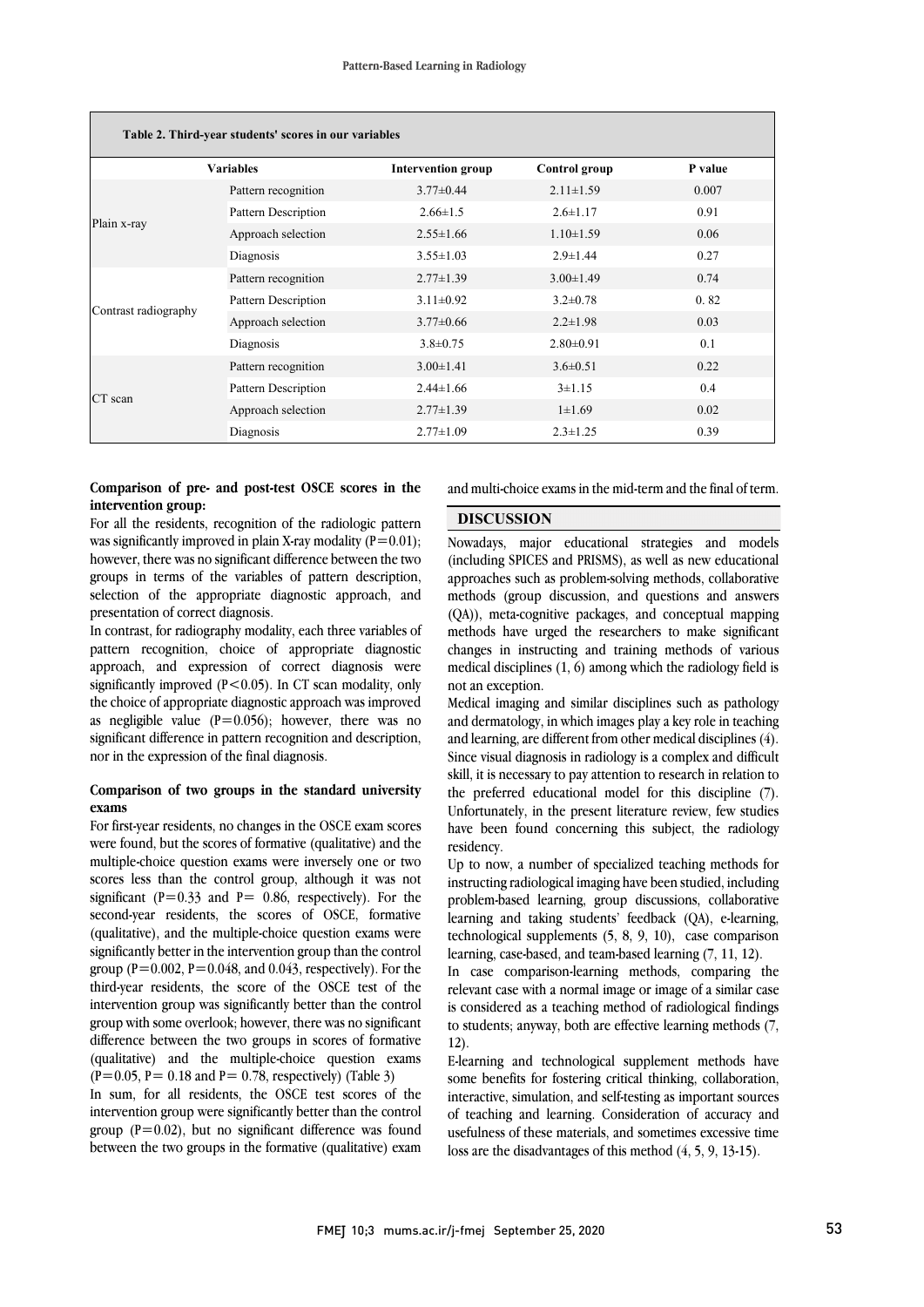| Table 3. The comparison of results after the intervention; the scores of control and intervention groups in three types of<br>standard university exams |                          |                                         |                  |                           |         |  |  |  |
|---------------------------------------------------------------------------------------------------------------------------------------------------------|--------------------------|-----------------------------------------|------------------|---------------------------|---------|--|--|--|
|                                                                                                                                                         | Exam type                | <b>Number</b><br>(control#intervention) | Control group    | <b>Intervention group</b> | P value |  |  |  |
| First year                                                                                                                                              | <b>OSCE</b>              | 9#11                                    | $119.33 \pm 3.9$ | $119.18\pm5.3$            | 0.94    |  |  |  |
|                                                                                                                                                         | Formative (qualitative)  | 9#11                                    | $50.33 \pm 5.36$ | $48.09\pm4.06$            | 0.33    |  |  |  |
|                                                                                                                                                         | Multiple-choice question | 9#11                                    | $46.00\pm3.6$    | $45.3 \pm 5.48$           | 0.86    |  |  |  |
| Second year                                                                                                                                             | <b>OSCE</b>              | 10#11                                   | $122.1 \pm 4.7$  | $127.72 \pm 2.32$         | 0.002   |  |  |  |
|                                                                                                                                                         | Formative (qualitative)  | 10#11                                   | $38.1 \pm 6.5$   | $43.36\pm4.84$            | 0.048   |  |  |  |
|                                                                                                                                                         | Multiple-choice question | 10#11                                   | $48.9 \pm 4.35$  | $55.09 \pm 8.01$          | 0.043   |  |  |  |
| Third year                                                                                                                                              | <b>OSCE</b>              | 10#9                                    | $122.9 \pm 4.7$  | $128.2 \pm 3.6$           | 0.05    |  |  |  |
|                                                                                                                                                         | Formative (qualitative)  | 10#9                                    | $39.1 \pm 2.99$  | $41.8 \pm 5.5$            | 0.18    |  |  |  |
|                                                                                                                                                         | Multiple-choice question | 10#9                                    | $53.9 \pm 9.2$   | $55.00 \pm 7.85$          | 0.78    |  |  |  |

In the collaborative or small-group discussion, members of a group present their group discussion and search results to other students, and the instructor has a facilitator role. This method will improve the communication and leadership skills of residents (5).

In most medical schools in the world, the problem-based learning approach has replaced the traditional sequential method of medical education from normal structure and function to pathologic processes (16). In this approach, students discuss a scenario or problem in a small group in which the teacher plays the role of the facilitator. This method is based on four key principles of learning as follows: constructive learning, student-centered and self-directed, social and collaborative, and clinical context-based. Although this method has been fully applied in another discipline of medical sciences, the possibility of its use in radiology is not approved by all radiologists due to its numerous disadvantages. The implementation of this method has been proposed in two formats: 1) as a source for interpretation of the final stages of a number of problem-solving scenarios, and 2) problem design based on imaging findings (16-18).

The results of this study also showed that radiological education in pattern-based learning format can increase the clinical skills of students. The pattern-based learning process has three steps: PAF, which can be taught by two methods of lecture, and guided discovery learning. The student must be actively informed of the final diagnosis through the patient's follow-up, asking from colleagues, or scientific search for the final diagnosis. In this study, "Pattern-based learning" was selected because the word of 'pattern' in radiology means "appearance" of the lesion, and in education is a synonym of "models".

New approaches of radiology researchers and associations were suggested to introduce different lexicons for lesions of various organs such as ACR-Reporting and Data Systems (RADS) in the breast, thyroid/head and neck/liver/prostate/ovarian adnexal/lung/. Moreover, introduction to guidelines or some protocols have been proposed precisely by considering the application of science and improvement of clinical skills of physicians in providing better services to patients (19). All these have been presented in the last decade and the applied pattern in the present study has a similar structure, but in the medical education field and format.

It seems that this educational model, leading to increased clinical competency of radiology residents, has the following strategic educational features: High satisfaction of residents (in the survey), active learning (in the approach and feedback stage), problem-based approach (in the abnormal pattern stage of medical images), student-centered path (at the feedback stage), integration of radiology with clinical medicine (at the feedback stage), applied or productfocused, relation with students and community needs (in all three stages), inter-professional or symbiotic multi-modality (at the approach stage), continuation (in all three stages from observation of abnormal findings to reaching the diagnosis), algorithmic or process-based (in all three stages), and being concise and brief. This proposed educational model may be the most practical proposal for teaching radiology concepts in a problem-based learning format.

Nonetheless, many upgrading tests at different universities are based on students' scores of multiple-choice question exams and formative (qualitative) exams which mainly determine the level of residents' knowledge.

Based on the results of this study, the lack of improvement in scores of residents in written tests showed that this educational method does not affect the level of residents' knowledge. So, paying attention to this type of education may be detrimental to students by its own. Moreover, most major medical reference textbooks still provide content in the subject-based format, which of course, needs to be corrected.

Anyway, the greatest benefit of learning through using this method of education was observed in the second and somewhat third-year residents. For the second-year residents, even the scores of written examinations showed some progresses. Although no significant 1-2-point drop in written test scores was observed among the first-year residents, the results showed that, fortunately, this method of instruction does not lead to a decline in knowledge scores of students, especially at high levels.

As no similar study was found in the literature review section,